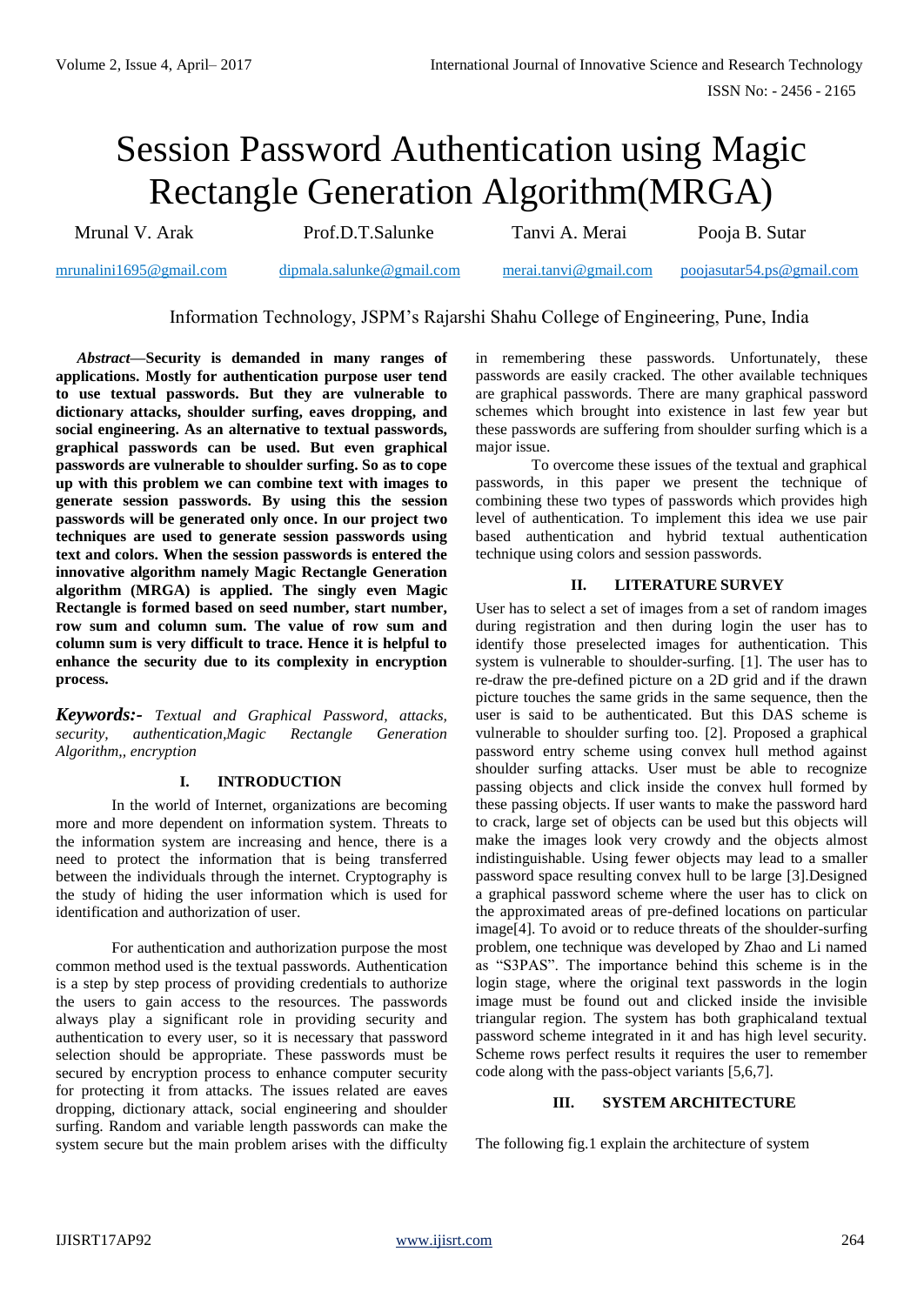

fig.1 Architecture of the system.

The user (registered) begins with the login interface where user gives its login credentials like username and the passwords as input which is generated by 6 x 6 grid. The passwords are the send to Magic Rectangle Generation Algorithm(MRGA) which converts the numerical value into ASCII value. The ASCII value is then encrypted which is the cipher text. The user is then showed next interface consisting of colors based on the ratings given by the user at the time of registration. The user enters the color password and at the server side the color preferences and session passwords are matched. Finally when the passwords are matched and authentication is done the user is able to access the application securely.

The following are the two levels used for authentication:

# *A. Pair-based Authentication scheme.*

*Registration*

During registration user has to submit his original password which has maximum length of 8 characters and it is also called as secret pass, it should contain even number of characters. Session passwords are generated based on this secret pass.

*Login*

During the Login phase, user enters his username. An interface consisting of grid is displayed which is of size 6 x 6 and it consists of alphabets and numbers as shown in fig2. These are randomly placed in grid form and the interface changes every time. User needs to enter the password depending upon the secret pass. User considers his secret pass in terms of pairs of two characters each.

# *Session Password Generation Process*

The session password is made up of alphabets and digits. The first letter in the pair is used to select the row and the second letter is used to select the column. The intersection letter of row and column is part of the session password which repeated for all pairs of secret pass.The Complexity for Pair-Based Authentication Scheme is to be carried over the secret pass. For a secret pass of length 8, the complexity is 36^8.



Fig.2.Login phase for Pair Based Authentication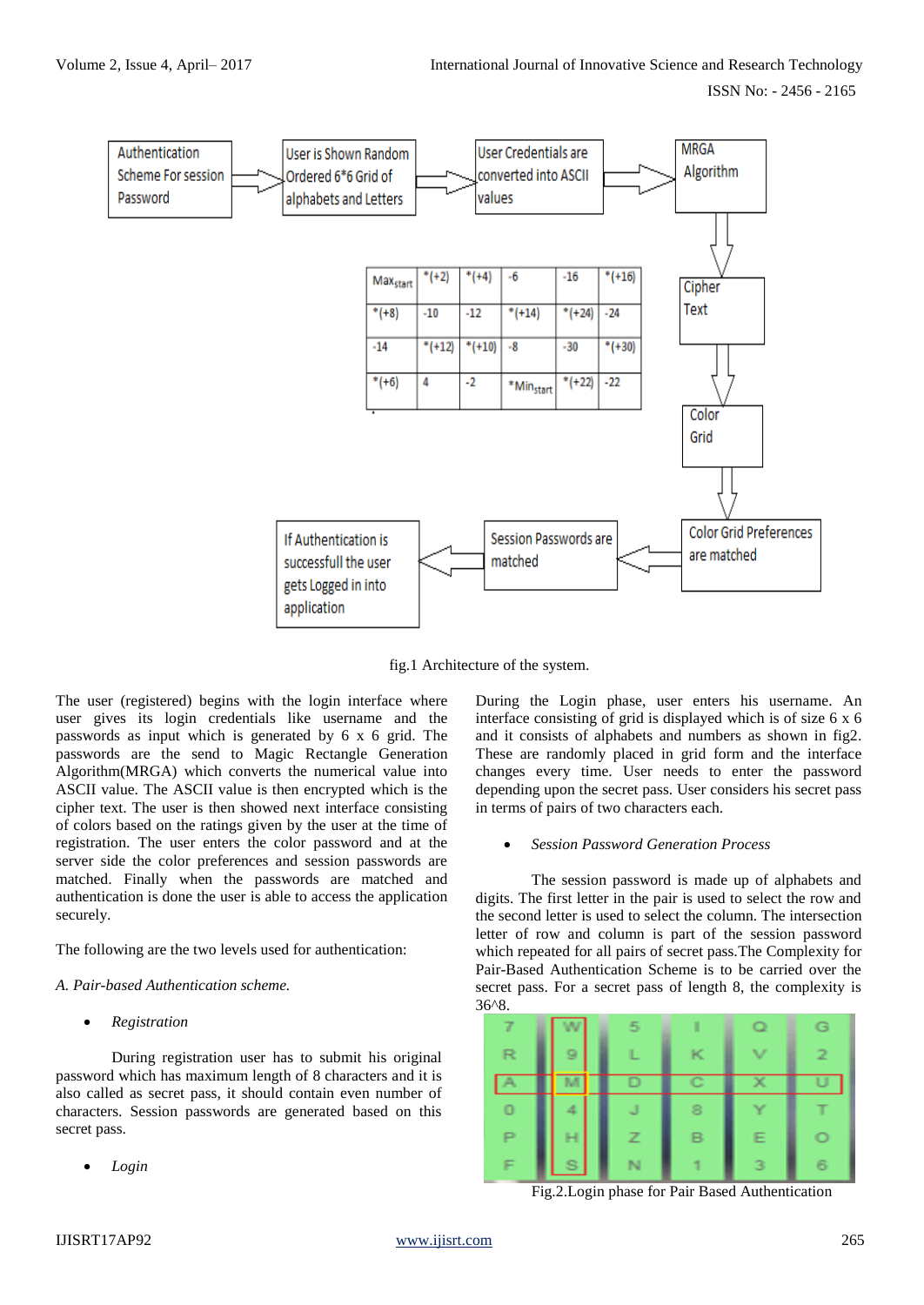#### *B. Hybrid Textual Authentication Scheme*

*Registration*

The User should rate colors from 1 to 8 and he can remember it as "BIGCROPS". Same rating can be given to different colors as shown in fig.3.



Fig.3. Registration Phase of Hybrid Scheme

*Login*

During the login phase, interface consisting of colors is displayed based on the colors selected by the user as shown in fig.4.The login interface consists of grid of size 8×8 which contains digits 1-8 placed randomly in grid cells. The interface also contains strips of colors. Depending on the ratings given to colors, we get the session password.





## **IV. MRGA ALGORITHM**

*A. Steps of Algorithm*

- First step deals with the construction of different singly even magic rectangle that contains total 1536 values and been divided into 12 quadrants, each consists of 128 characters which is of order 32x48 and then it is used in ASCII table with 128 values.
- Second step deals with each character of the plain text that is been converted into numerals based on its position in magic rectangle in different quadrants. The numerals are then encrypted and decrypted.



Fig5.working of algorithm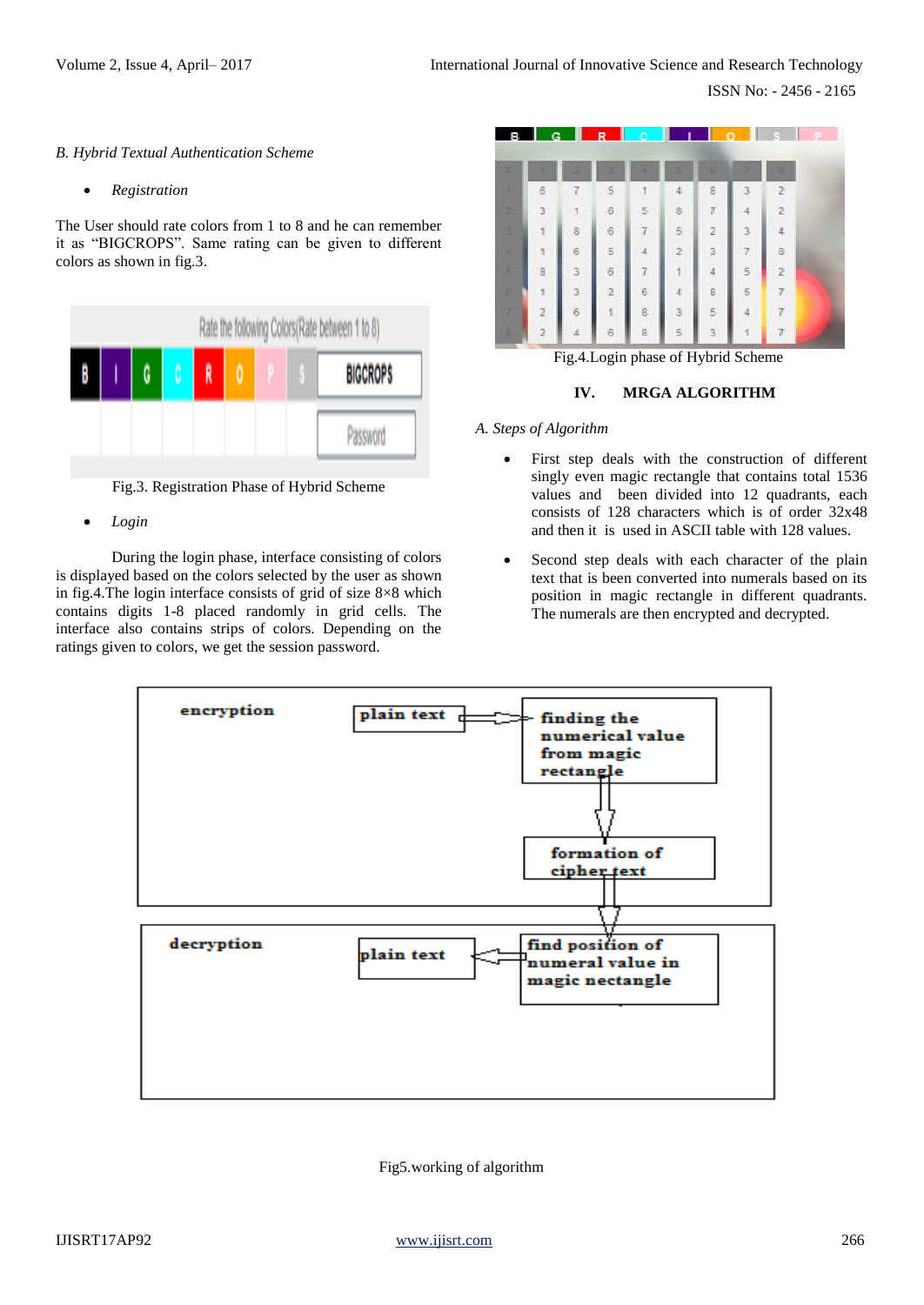#### *B. Construction of Magic Rectangle*

The base for Magic rectangle is the magic square of order n which includes the organization of integers in form of  $n^*n$ matrix such that the sums of all the elements in every row, column is equal .Along with it is also necessary that, the sums of all elements along the two main diagonals are also equal. The magic constant of a magic square depends only on n and has the value **M** (**n**) = **n** (**n2+1**) / 2.

The basic requirement in formation of Magic rectangle is that sums of all the elements in every row as well as columns are to be equal. The order of the matrix is even but not divisible by four such as 4x6, 8x12, 16x24, 32x48 etc.

In general, m\*n rectangle a=m and b=n i.e. one a\*a matrix and increases by b columns

$$
(a+b)/a \equiv a/b
$$
 ....(1)

*Function used*

For construction, divide and Conquer method is used. The initial input column sum is fixed as 32x48 which is then divided by two to form the next level of magic rectangle which is in the order of 16x24. The resultant column sum is further is divided by two to obtain the next level of MR which is in the order of 8x12.

The column sum is calculated by the below formula

$$
MR_{i^*j}csum = (csum / n) \qquad \qquad \ldots (2)
$$

where,  $n=2,4,8,...$  $i=x,x/2,x/4,x/8...$  $j=y,y/2,y/4,y/8...$ 

x and y may be any positive integer divisible by four.  $MR_{ixj}$ represents the row(i) and column(j) of the Magic Rectangle MR.

The row sum is calculated by using the following formula

$$
MR_{i^*j}rsum = csum + (csum / n)
$$
 ....(3)

where  $n=2,4,8,...$  $i=x, x/2, x/4, x/8...$ j=y,y/2,y/4,y/8…

If the initial input column sum is taken as even value, then it matches exactly in column sum of magic rectangle. On the other hand, if the column sum is taken as odd value, then the resultant column sum to be reduced by one because of fractional value. Here the singly even magic rectangle is generated by using any seed number, starting number and magic column sum. In consecutive order the numbers are generated.

The values in the Magic Rectangle(MR)4x6 are filled as shown in Fig.6.

The function is called MR4x6 fill order (Minstart, Maxstart).

| Max <sub>start</sub> | $*$ (+2) | $*$ (+4) | -6                    | $-16$     | $*(+16)$ |
|----------------------|----------|----------|-----------------------|-----------|----------|
| $*$ (+8)             | $-10$    | -12      | $*$ (+14)             | $*$ (+24) | -24      |
| -14                  | $*(+12)$ | $*(+10)$ | -8                    | -30       | $*(+30)$ |
| $*(+6)$              | 4        | -2       | *Min <sub>start</sub> | $*(+22)$  | -22      |

Fig.6. Magic Rectangle

where '\*' in magic rectangle are places to be filled having its starting point from Minstart and incremented by 2 each time to get the next number. The places where there is no '\*' in magic rectangle to be filled having its starting point from Maxstart and decremented by 2 to get the next number.

The MR algorithm started with the input values Minstart, Maxstart, column sum and seed value. The seed value is the 4 bit binary value. If the input seed value is '1' bit, then either row or column of Magic Rectangle is shifted circularly, Otherwise the shift of row or column is not warranted.

- 1) Read seed number, Minstart, Maxstart value and Initial column sum.
- 2) Compute the row sum and column sum.
- 3) Generate the magic rectangle.
- 4) If (seed number == 1)Shift either row/column Else step 2.

This will create four magic rectangles. These four MR are combined together to form the next level of MR by using the following method

$$
MR_{i^*j} = MR_{(i/2)^*(j/2)}//MR_{(i/2)^*(j/2)}//MR_{(i/2)^*(j/2)}//MR_{(i/2)^*(j/2)} \qquad ...(4)
$$

# *C. Advantages of Using Magic Rectangle*

Each communication session uses a newly generated Magic Rectangle which increases the randomness of the cipher text value even though the characters are repeated. Can Generate rectangles from any values with equal row sums and column sums. No change in the encryption and decryption time using MR. Capable of applying MR in any Public key algorithms.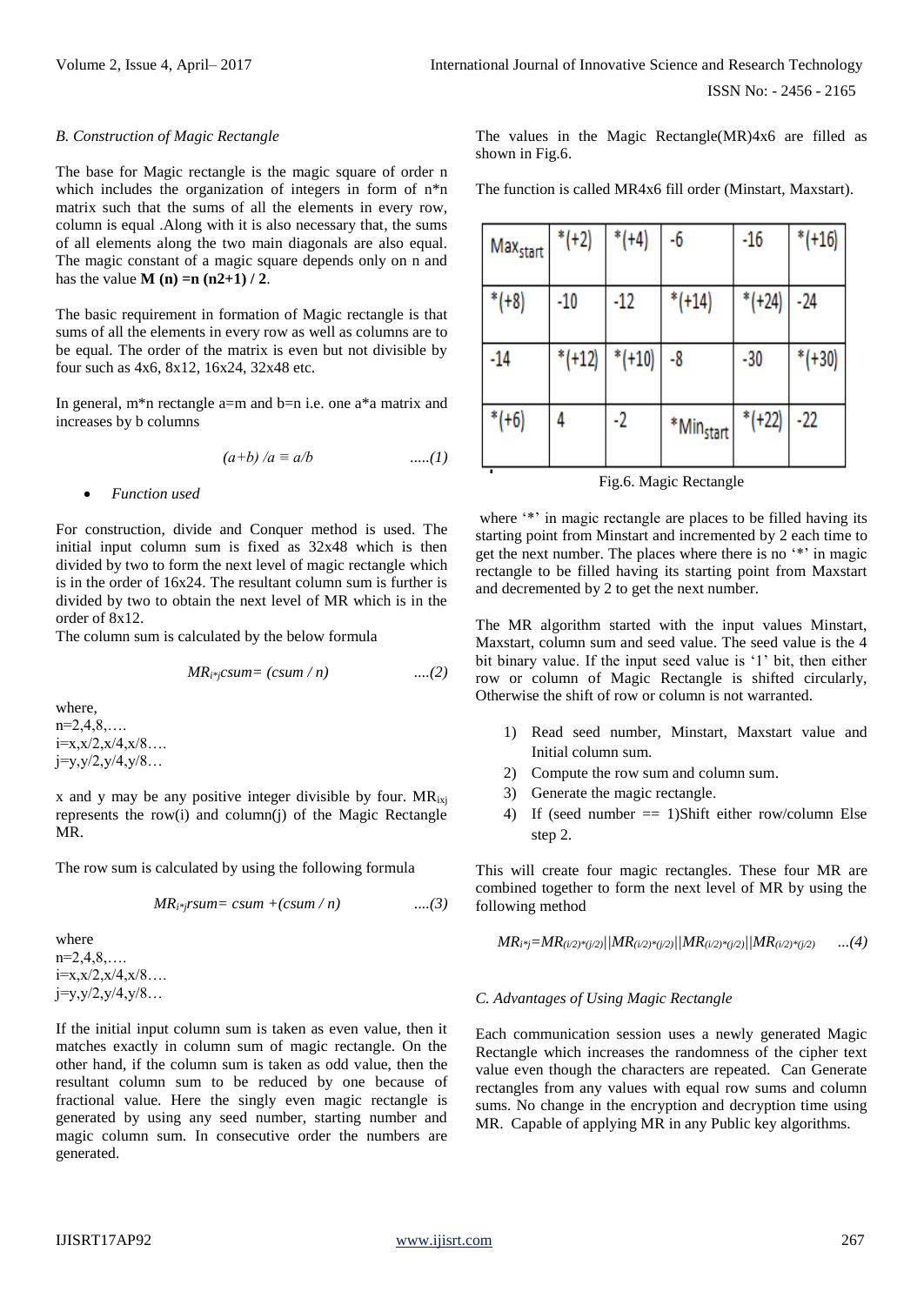

Fig.7.AES ALGORITHM

# *D. Encryption*

The following AES steps of encryption for a 128-bit block:

- 1. Derive the round keys from the cipher key.
- 2. Initialize the array with the block data
- 3. Add the initial round key to the starting array.
- 4. Perform 9 rounds of state manipulation.
- 5. Perform the  $10<sup>th</sup>$  and final round of state manipulation.
- 6. Copy the final state array as the encrypted data (cipher text).

Each round of the encryption process requires a series of steps to alter the state array.

steps involve four types of operations called:

- 1. Sub-Bytes
- 2. Shift-Rows
- 3. Mix-Columns
- 4. Xor-Round Key
- *Sub-Bytes*

This operation is a simple substitution that converts every byte into a different value.

*Shift-Rows*

As the name suggests, Shift-Rows operates on each row of the state array. Each row is rotated to right by a number of bytes as follows:

1st Row:rotated by 0 bytes (i.e., is not changed) 2nd Row: rotated by 1 byte

| 3rd Row: | rotated by 2 bytes |
|----------|--------------------|
| 4th Row: | rotated by 3 bytes |

*Mix-Columns*

This operation is the most difficult to explain and perform. Each column of the state array is processed separately to produce a new column which replaces the old one. The processing involves a matrix multiplication.

*XOR-Round Key*

After the Mix-Columns operation, the Xor-Round Key is very simple and hardly needs its own name. This operation simply takes the existing state array, XORs the value of appropriate round key, and then replaces the state array with the result. It is done once before the rounds start and then once per round, using each of the round keys in turn.

#### *E. Decryption*

Decryption involves revere of all the steps taken during encryption using inverse functions:

- 1. InvSub-Bytes
- 2. InvShift-Rows
- 3. InvMix-Columns

# Operation in decryption is

1. Perform initial decryption round: • InvShift-Rows